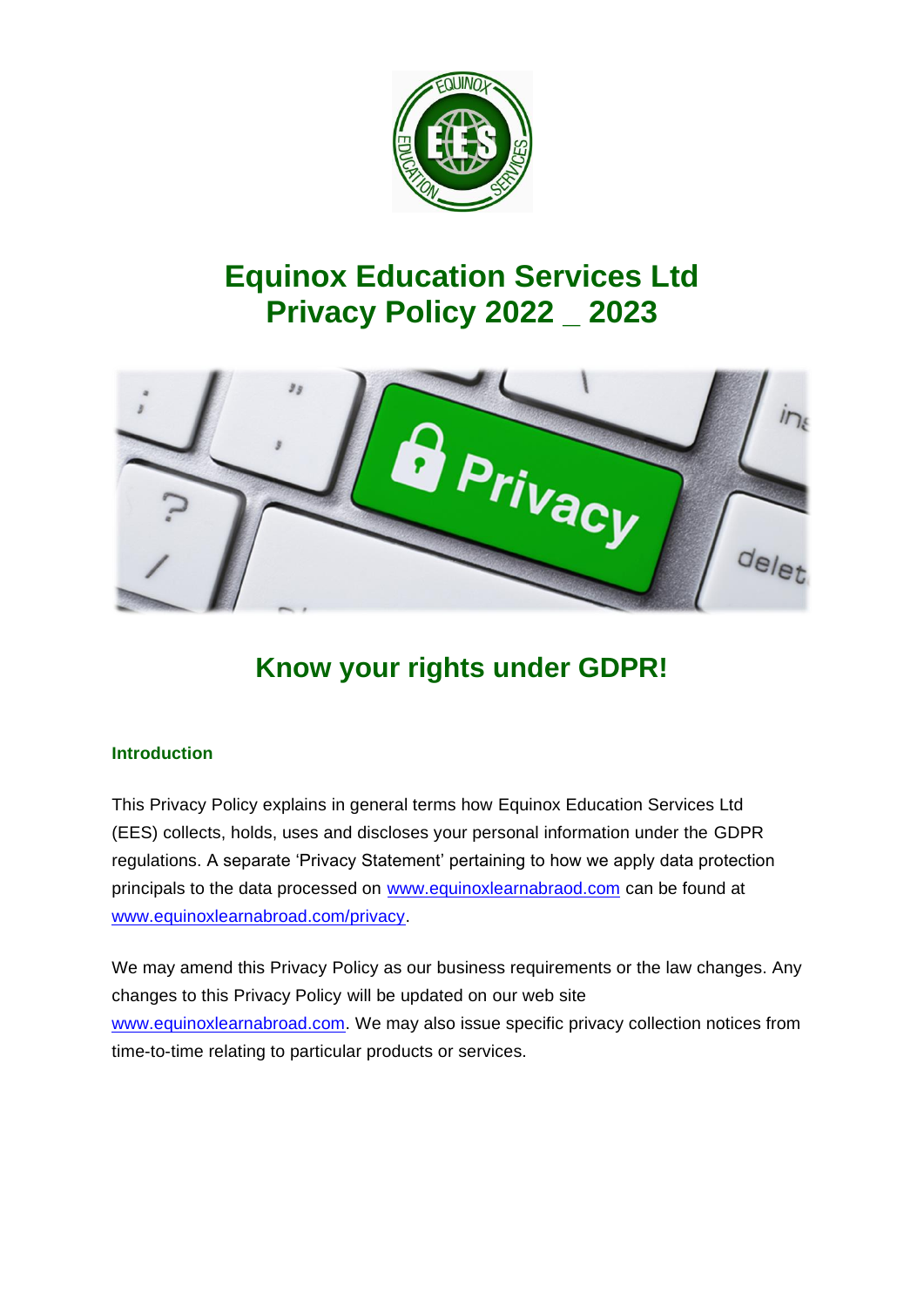## **Information We Collect**

The types of personal information that we collect about you will depend on our relationship with you. The personal information may include:-

## **Host Families**

Your name, gender, kids' gender and age if applicable, contact details, rooms available, Pet details, Smoking/Non-Smoking, If Wi-Fi is available, financial details to allow payment processing.

## **Students**

Name, Age, Gender, your dietary requirements and health issues which you provide to us in connection with placing you in appropriate host family and to offer support and assistance as required. Flight details to facilitate airport transfers.

If you are a group leader traveling with students we will request your name, contact details and any dietary or health issues that will assist EES make your stay with us more comfortable.

## **How We Collect Information**

We collect your information via the phone for the most part especially for host families. With regards to students we receive your details from the organising agent in your host country. In relation to individual students coming independently we receive your details from our application form which is completed by parents or guardians if under 18 years old.

These third parties may include:-

## **How We Use Your Personal Information**

We may use your personal information for the following purposes:

- To match students with suitable host families taking into account allergies and dietary requirements;
- To facilitate payment for hosting students;
- To apply for Garda vetting as outlined in Equinox Child Protection and Safeguarding Policy;
- To inform parents of under 18 students where their son/ daughter will be staying for the duration of their stay with EES.

## **Disclosure of Personal Information**

We may disclose your personal information to others in connection with the core work carried out by EES i.e. to facilitate the hosting of short and long term academic and cultural programs which involves a stay with an Irish family.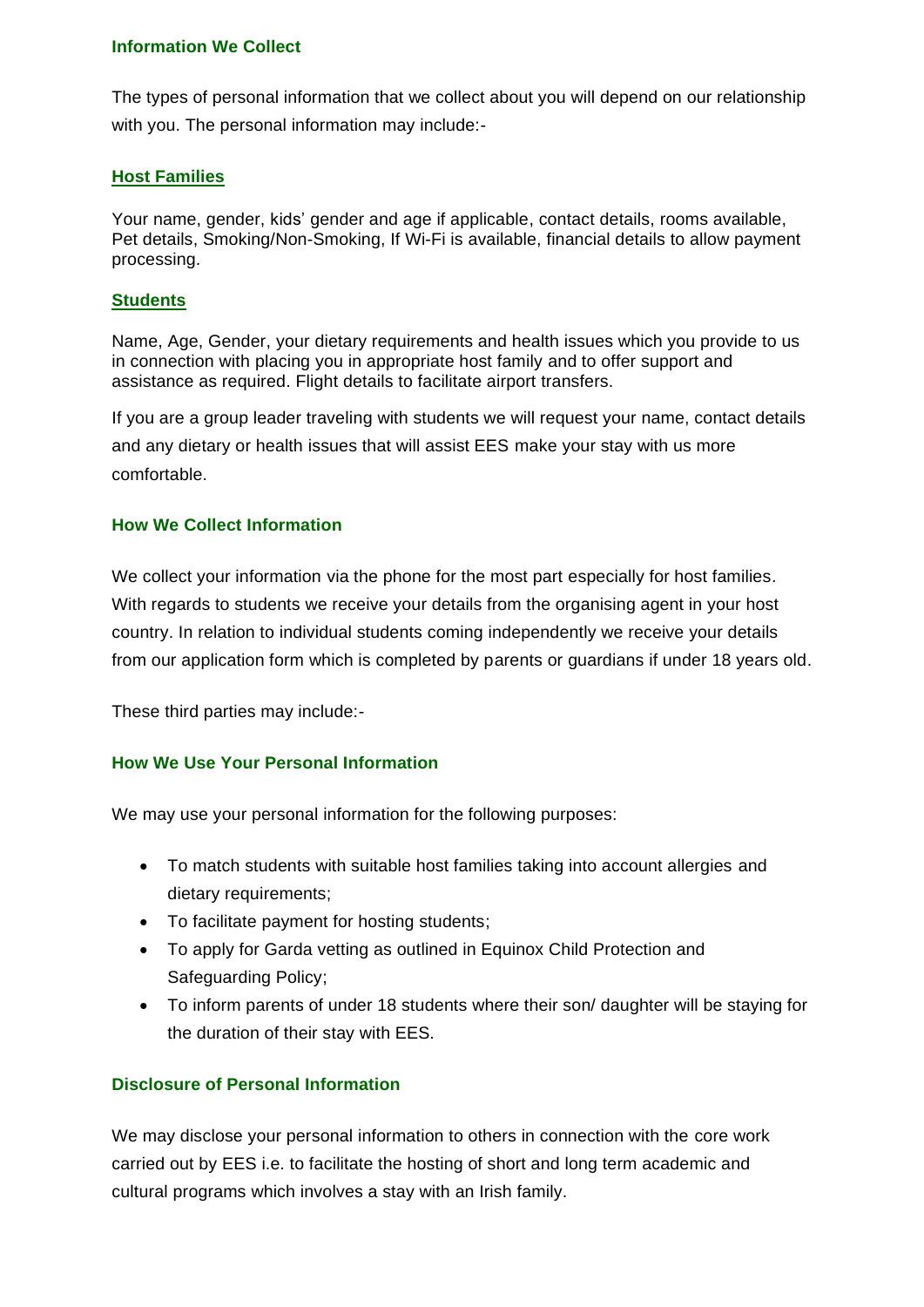We may also disclose your personal information to the organisation agent who are sending the group. This is required and only done **after** the host family have agreed to host the student.

We may also disclose your personal information to comply with our legal obligations, including to various law enforcement agencies, regulatory authorities and governments.

## **How We Hold Information and Keep it Secure**

We hold your personal information in a combination of hard copy and electronic files. We use third party information system providers who may store or have access to your personal information.

All Hard Copies are locked away and all EES computers and devices have anti-virus software and are encrypted.

## **Disclosure of Information Overseas**

In the course of providing our services, we may disclose your personal information within EES and authorised partners located overseas who assist us in providing our programs.

While most of our partners are located in Europe we also work with partners in Japan and Malaysia . Service and privacy contracts are in place with all our partners in relation to protecting the rights of the individual.

#### **Access & Correction of Information 'About You'**

If you would like to request access to, or correction of, your personal information we hold about you, please contact us using the contact details in the section titled '**[Our Contact](http://www.jetstar.com/au/en/privacy-policy#our-contact-details)  [Details](http://www.jetstar.com/au/en/privacy-policy#our-contact-details)**'.

We will provide you with access to the information we hold about you, including for the purpose of correcting or updating that information, unless there is an exception which applies under GDPR.

This information is available from EES free of charge and is readily available as long as it does not impede on the rights of another individual.

Your request to provide access to this information will be dealt with within a reasonable time.

You will also have the right to ask for your data to be erased from our database at anytime.

In the very rare case if we refuse to provide you with access to, or correct, the information, we will notify you of our reasons for refusal to the extent required and how you may complain about the refusal.